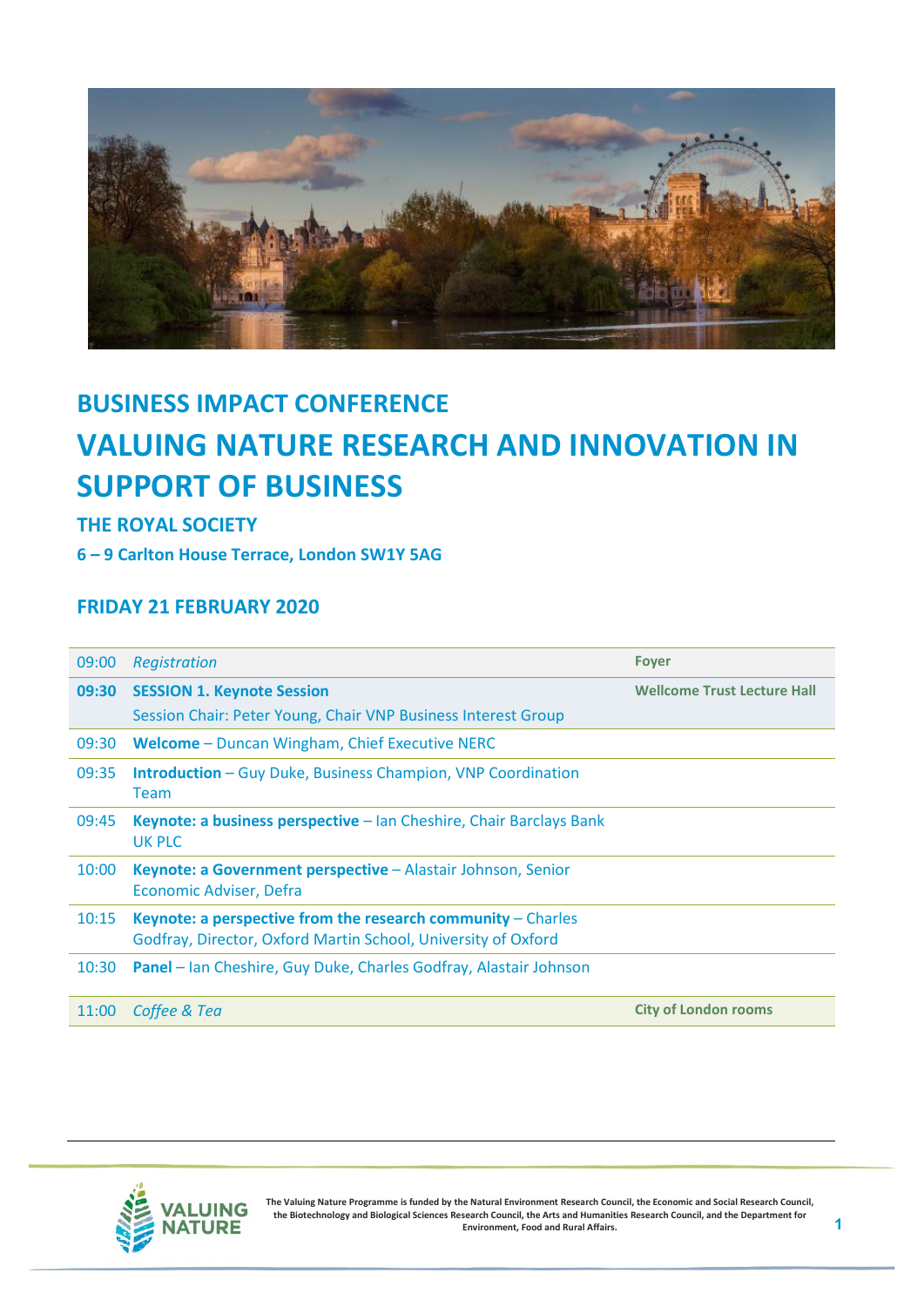## **11:20 SESSION 2. Business impact under the Valuing Nature Programme** Session Chair: Guy Duke

- **Overview** Guy Duke
- **VNP Business Interest Group: key contributions** Peter Young
- **Business-relevant output from VNP projects:**
	- o **Integrating markets for ecosystem services** Mark Reed, Research England & N8 funded Chair of Socio-Technical Innovation, Newcastle University [VIDEO]
	- o **Measuring wellbeing from your nature-based interventions** – Jack Benton, PhD Researcher, Manchester University
- **VNP Business Impact School alumni:**
	- o Prue Addison**,** Conservation Strategy Director, Berkshire, Buckinghamshire & Oxfordshire Wildlife Trust and Research Associate, University of Oxford
	- o Eleanor Tew, Forest Resilience Programme Manager, Forestry England
	- o Gemma Jerome, Director, Building With Nature
- **VNP Business Placements**:
	- o **Strategies for businesses to engage and inform UK food and farming policy to ensure natural capital is an integral part** – Colm Bowe, Lecturer, Liverpool John Moores University
- **VNP Synthesis Report: Soil natural capital valuation needs for agri-business** – Victoria Janes-Bassett, Senior Research Associate, Pentland Centre for Sustainability in Business, Lancaster **University**
- **VNP Synthesis Report: Natural capital of floodplains as a function of land use** – Emma Rothero, Partnership Manager, Floodplains Meadows Partnership
- **VNP Synthesis Report: Early adoption of natural capital in the private sector** – Rose Pritchard, Post-doctoral Research Associate, Sheffield Institute for International Development [VIDEO]
- **VNP Demystifying Papers on Green Finance, Economic Analysis, and Cost-Benefit Analysis** – Ece Ozdemiroglu, Economics Lead, VNP Coordination Team
- **Wrap up / lessons learned** Peter Young

12:30 *Lunch* **City of London rooms**